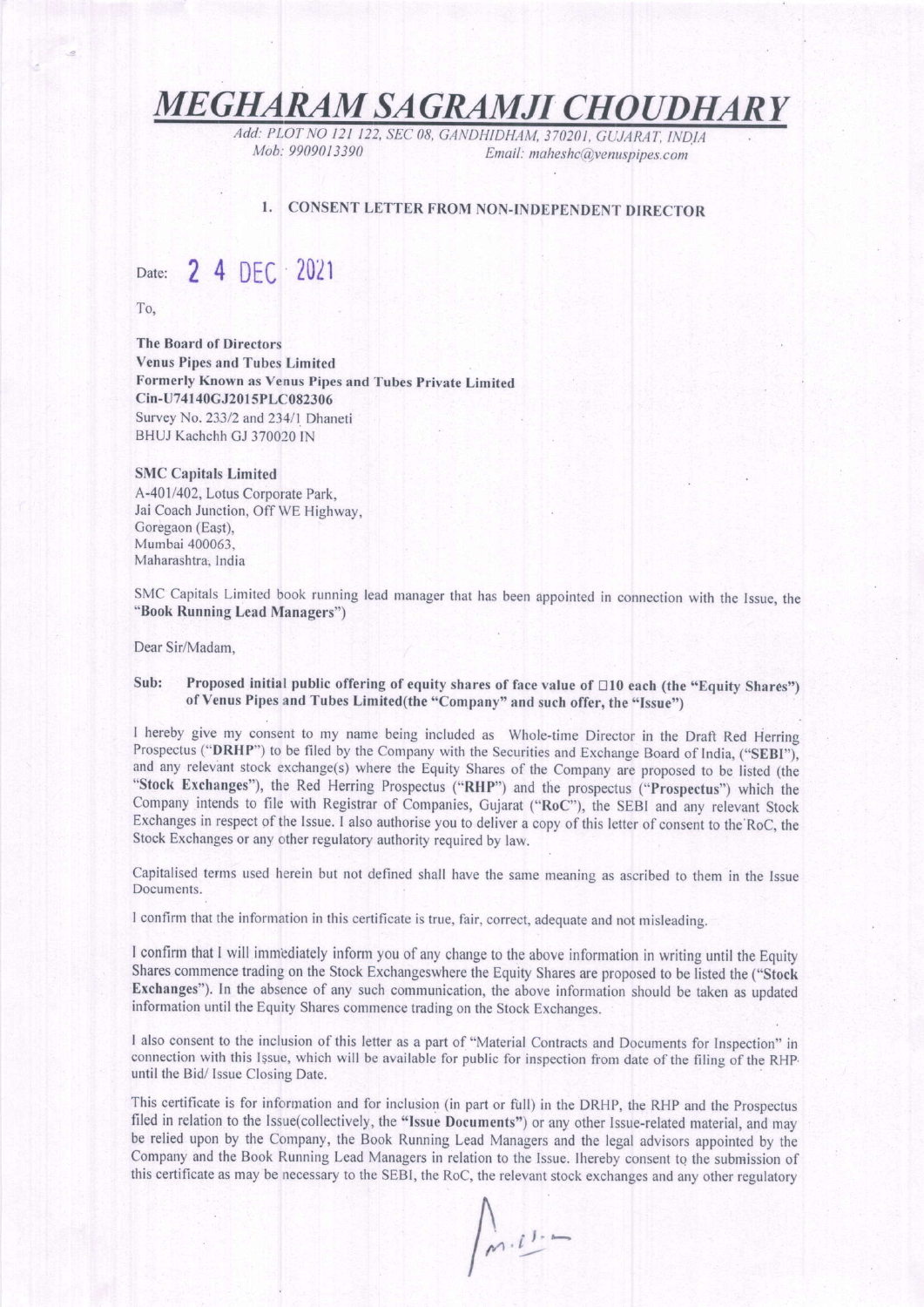# MEGHARAM SAGRAMJI CHOUDHARY

Add: PLOT NO 121 122, SEC 08, GANDHIDHAM, 370201, GUJARAT, INDIA<br>Mob: 9909013390 Email: maheshc@venusnines.com Email: maheshc@venuspipes.com

authority and/or for the records to be maintained by the Book Running Lead Managers and in accordance with applicable law.

A copy of my PAN Card is attached herewith in Annexure A.

Sincerely,

 $\int$  $ln(f)$ :

lWholeJtime Directorl Name: MEGHARAM SAGRAMJI CHOUDHARY Designation: Whole-time Director

Cc:

#### Legal Counsel to the lssuc

L&L Partners

(formerly Luthra and Luthra Law Offices) 20th Floor. Tower 2 Unit A2, One lntemational Centre (formerly Indiabulls Finance Centre) Elphinstone Road SenapatiBapat Marg, Lower Parel Mumbai 400 013 Maharashtra, lndia